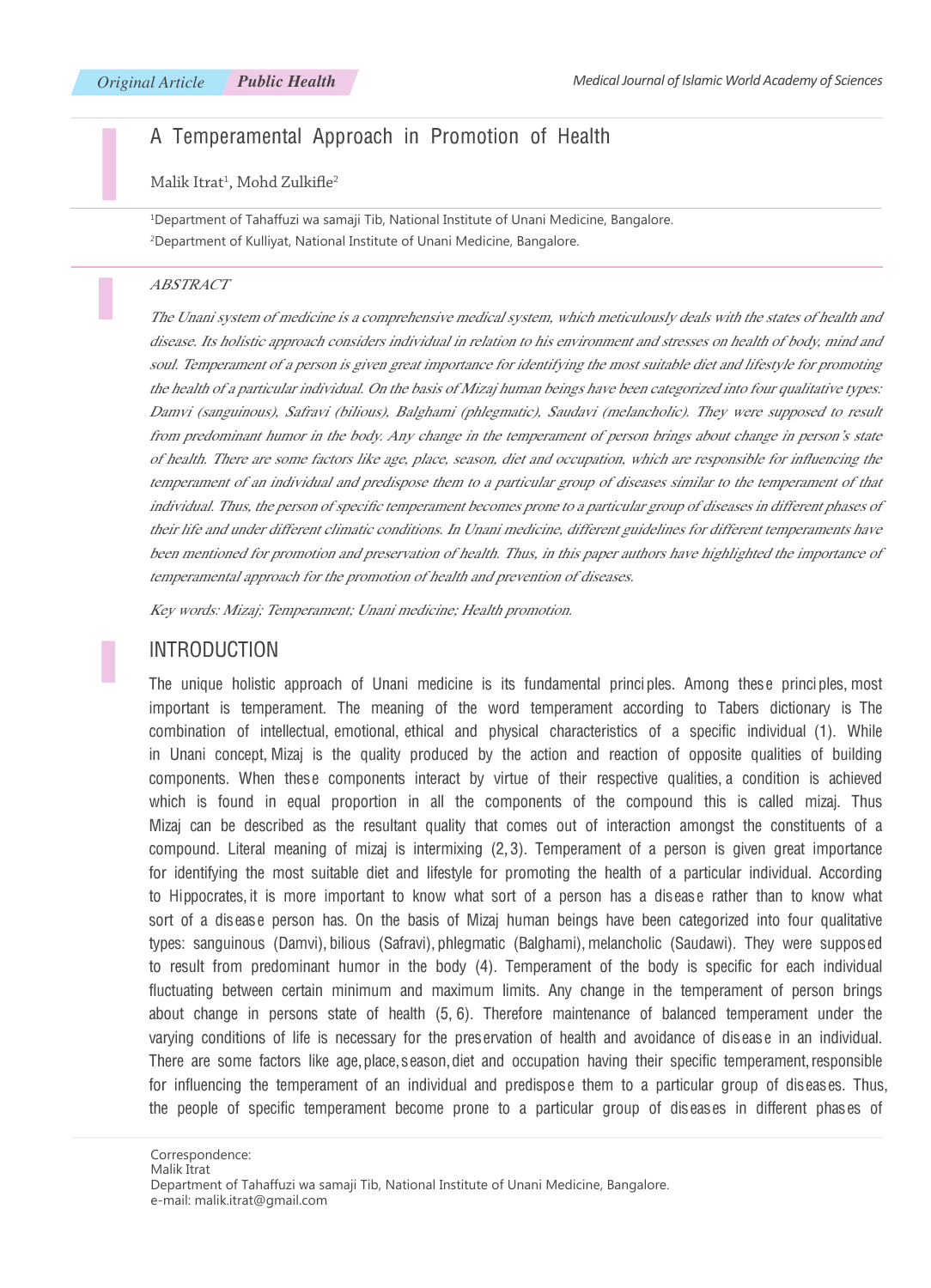their life and under different climatic conditions (5, 6). If a person of safravi Mizaj adopts har-yabis tadabeer, then he becomes prone to develop diseases similar to the temperament of that individual like acute fevers, heat-stroke, dehydration, hypertension, insomnia, indigestion etc. Similarly, a person of balghami mizaj gets barid tadabeer; he will be more susceptible to develop diseases like hummae balghami, obesity, nervine diseases, female infertility, asthma (5, 7) etc. So, it is necessary to be acquainted with those factors responsible for change in temperament of human beings and regimens to minimize the impact of these factors on the temperament.

#### Damvi Mizaj (Sanguine temperament)

Identification: Persons of this temperament are characterized by well formed and prominent joints, oval face, more muscular tissues than fat; hairs of head are thick and luxuriant. They are pleasantly warm to touch. Veins are mildly prominent and pulse is full and strong. They have good appetite, balanced and sound sleep, and good faculty of judgment. They get trouble with hot things and feel comfort with cold and dry things and in cold weather. Their digestive power is wonderfully good and appetite keen. An optimistic positive mental outlook, they are persuasive extrovert, have good social skills. They have romantic nature, like to travel, play games and distractions, confident, poised, graceful and enthusiastic (8).

Signs of the dominancy of blood (Ghalbae dam): The signs of dominancy of blood are very similar to those of quantitative plethora. There is feeling of heaviness of body, especially behind eyes and over the head and temples, Sweet taste in the mouth even without caus e. Stretching and yawning are frequent. Excessive tendency to drowsiness and sleep perception is poor and mind dull. Fatigue is felt even without exertion. Tongue is usually red. Boils in the body and ulcers of tongue are common. There is bleeding from the gums, nostrils, and anus because the blood vessels of these parts are easily ruptured. The characteristic dreams of this type of humoral predominance are s eeing of red things, flowing of blood and being immers ed in blood.

The dominancy of blood predispos es them to dis eas es like Hummyat matbaqa, inflammations, Chronic diarrhea, Bloody diarrhea, Epistaxis, Haemoptysis, Di phtheria, Epilepsy, Gout, Headache, Tonsillitis, Sarsame damvi, Sudae damvi, Zaghtud dam qawi, Conjunctivitis etc. (8, 9).

Regimens:

- In order to remain healthy, they should adopt the following lifestyle factors:

- Avoid staying for long in hot and moist air. They can tolerate cold easily.

- Winter is the best s eason for damvi mizaj persons.

- They should preferably drink cold water and avoid excessive sugar, rich fatty foods and meat consumption.

- They should use barid-yabis foods.

- Thes e persons should avoid foods which produce undue agitation and disturbances of humour.

- Exercise should be so gentle that there is no over production of heat in the body.

- Eliminative measures such as venes ection and purgation should be carried out early in spring.

- They should gargle with decoction of Mastagi, Habbul aas, and Aaqirqarha for the evacuation of morbid matter pres ent in the brain.

•- Damvi mizaj persons are more susceptible to infectious dis eas es. So, they should us e such drugs which have dafe taffun action.

- Excessive excitement, worry, anger or emotional excess es should be avoided (10).

### Safravi Mizaj (Choleric temperament)

Identification: This temperament is marked by a medium stature, sharp angular features, medium/lean built, yellowish complexion, brilliant penetrating eyes, prominent veins and hairy body. Hairs are black, abundant, thick and curly. Pulse is rapid and strong. They feel comfort with cold things and get trouble with hot things. Most suitable s eason for them is winter. They have good digestion, sharp and quick appetite and sleep is light. They are energetic, bold, daring, and have brilliant intellect but they are impatient, irritable, and short tempered. Often they turned into fearless and rebellious leaders. They have strong inclination to indulge in sexual pleasure. They are indefatigable in their enterpris es and most persistent, zealous, passionate and revengeful (8, 10).

Signs of the dominancy of bile (Ghalbae safra): Yellow colour of eyes and complexion, bitter taste in mouth,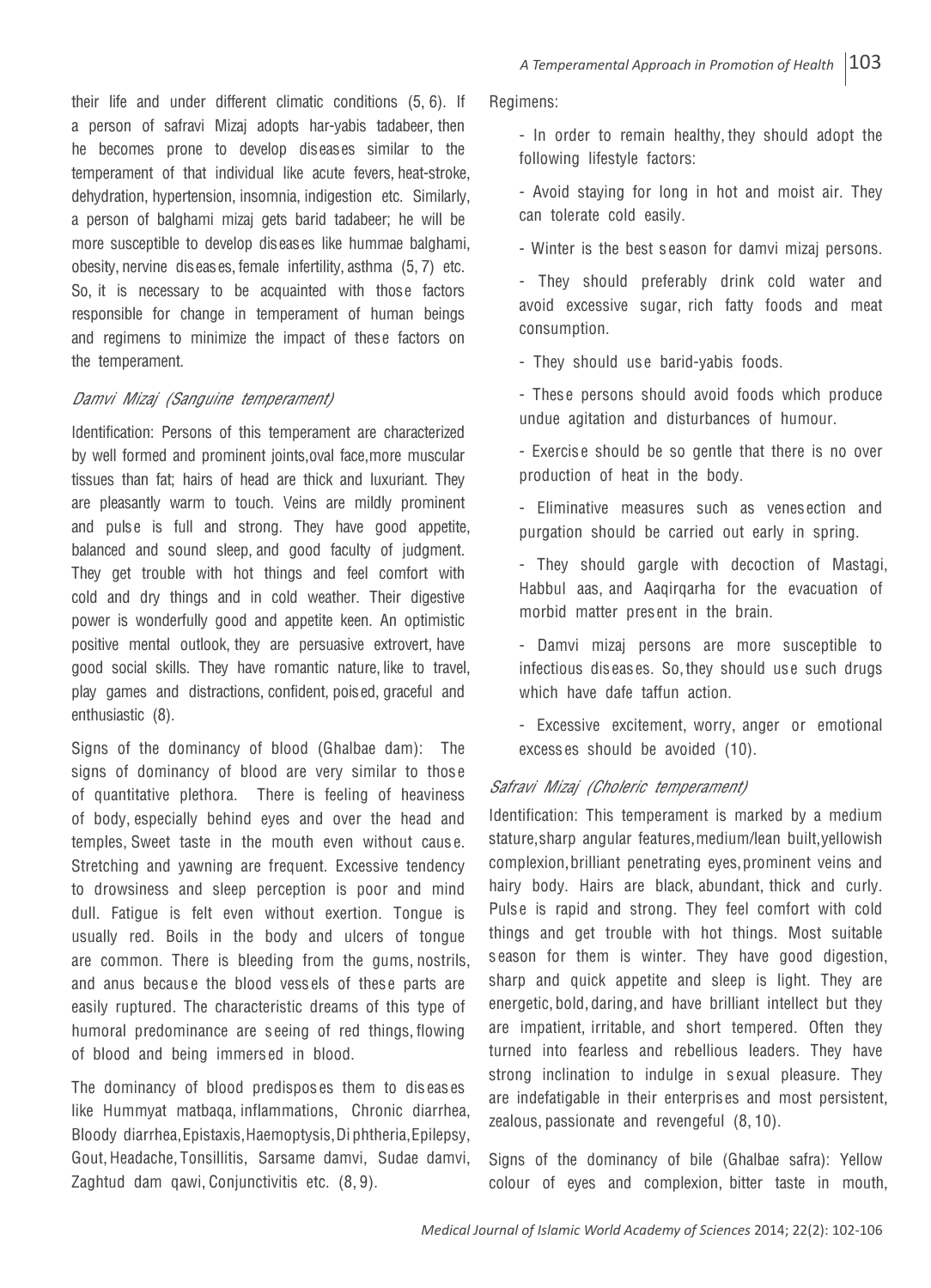### 104 | ITRAT, ZULKIFLE

rough and dry tongue, excessive thirst, rapid pulse, lack of appetite, nausea with bilious vomiting of green or yellow colour, irritative diarrohea, frequent attacks of tingling in the skin, feeling of burning and irritation as from hot bath or exposure to sun are signs of predominancy of bile. Characteristics dreams of bile are seeing fire and flags of yellow colour. Dominancy of safra predisposes them to diseases like Hummae ghib, T.B., Sudae safravi, Urticaria, Hyperacidity, Erysipelas, Headache, Eyestrain, Hypertension, Stress, and Cardiovascular disorders (4, 8, 9).

Regimens:

- Exposure to sun or hot climate should be avoided.

- They should live in a cool, fresh and properly ventilated environment.

- Winter season is beneficial for these persons, while they get trouble in summer, because bile increases in this s eason. So, Mukhrije and Mushile safra drugs should be us ed by thes e persons in summer like sikanjabeen, tamarhindi, Aalubukhara, Gule neelofar, Gule banafsha etc.

- They should use barley water during summer s eason.

•- Massage with Roghan banafsha should be done in these persons.

- Persons of safravi mizaj should avoid hammam.

•- They should take meals three times a day.

•- They should avoid salty, fatty and fried foods and Ratab foods should be us ed by thes e persons like Cucumber, Water melon etc

•- They should avoid excessive movement and strenuous exercise, time of exercise should be early in the morning or late in the evening.

•- A good night sleep is ess ential for such type of temperament.

•- Extreme emotions of anger, irritability, excessive talkativeness, and suppression of anger are emotional extremes for this kind of temperament.

•- Bile should be eliminated with emesis, purgation or both according to individual disposition. For purgation, banafsha, tamarind, halela zard should be given (10, 11).

#### Balghami Mizaj (Phlegmatic temperament)

Identification: Individuals of this temperament are flaccid, obese with soft and flabby muscles. White complexion, thin and soft hairs. Blood vess els are not prominent and pulse is slow and infrequent. Their movements and activities are sluggish. They feel comfort with hot things and in hot weather. They have round face with full cheeks, large moist eyes, have medium to large frame, more fatty tissue than muscular tissue and bones are well covered. They are calm, have sentimental subjective thinking, emotional, s ensitive, tends to be religious, their mind is foggy, and slow. They are sexually frigid and do not get angry easily. Their digestive organs are weak and slow, hence they have less appetite and poor thirst. They are lethargic, dull and take excess sleep. Their memory is poor and power of perception is slow and feeble (9, 12).

Signs of the dominancy of phlegm (Ghalbae balgham): flabbiness of body, cold and moist skin, excessive salivation and viscid saliva, excessive sleepiness, mental dullness, soft and slow puls e, weak digestion, pale urine and dreams about water, ice, rain denotes excess of phlegm. Dominancy of phlegm predispos es them to dis eas es like Common cold, Ascites, Oedema, Hummae balghami, Pneumonia, Asthma, Paralysis, Obesity, Sarsame balghami etc. (5, 13).

Regimens:

•- Cold air negatively affects them hence air conditioners and cold and wet environment should be avoided.

- They should use hot and dry foods and avoid cold foods.

- Lack of exercise and unnecessary rest during day time especially one hour before suns et should be avoided. They should indulge in strenuous exercis e for longer duration. Aerobics is beneficial for them.

•- They should get up early in the morning and avoid sleep after sunris e.

•- Fear, shyness, depression are the emotional excess es for this temperament which should be managed accordingly.

- Sweating is beneficial, it should never be suppress ed and laxatives are also beneficial (2,3,8,14).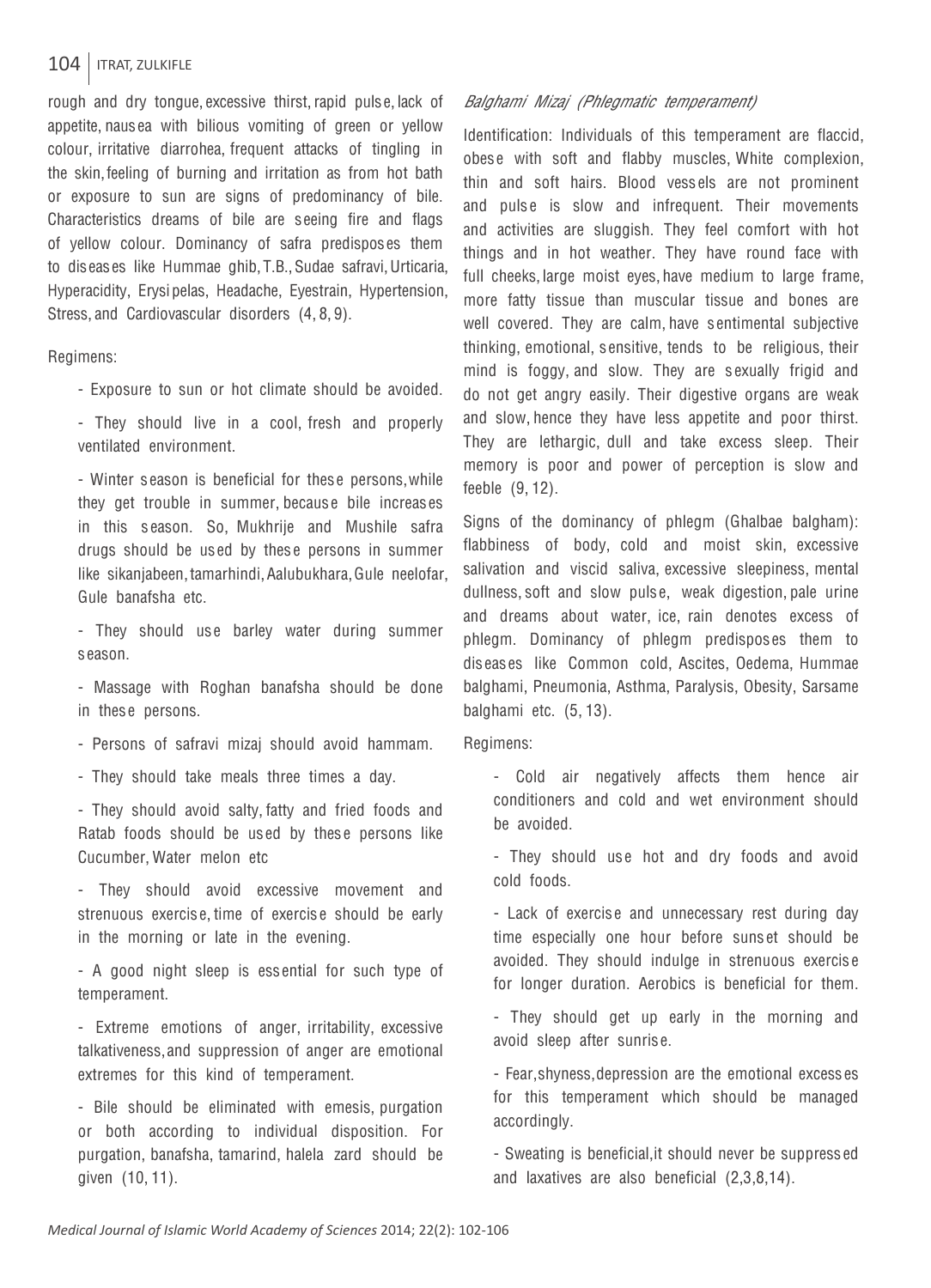#### Saudavi Mizaj (Melancholic temperament)

Identification: These persons are characterized by lean and thin built, prominent bones, small beady eyes with sunken hollow cheeks and coarse and rough skin. They have dark complexion and profuse body hairs. Hairs are black and thin and have slow growth. Their digestion is weak, appetite irregular, sleep interrupted and often suffers from insomnia. Their touch is dry, leathery and cool. They have sluggish inclination towards sexual activity. They are analytical, detail oriented; retentive faculty of mind is well developed (2, 3,8,15).

Signs of the dominancy of Sauda (Ghalbae sauda): Dry and dark skin, anxiety, burning in epigastrium, fals e appetite, thick and turbid urine, dreams are usully full of anxiety and are often of dark places and fearful objects. Excess of sauda predispos es them to dis eas es like Leprosy, Hummae ruba, Splenomegaly, Constipation, Anorexia, Arthritis, Neuromuscular and Psychiatric disorders (4, 10, 11).

Regimens:

- Ibne Rushd has advocated Dalak layyan, mild exercis e, long sleep, and har-ratab foods for thes e persons.

- They should avoid staying in cold and dry environmental conditions for long. They need to be protected in dry weather conditions. Seashore and coastal areas are beneficial for their health.

•- Melancholic should avoid old, dry and stale food, excessive beans, nuts, astringent foods, peanuts, tomatoes, brinjal and rancid fats are harmful for them even in small quantities.

- Tea, coffee and artificially flavored drinks should be avoided.

•- Har-Ratab foods should be given to thes e persons like anjeer, maveez, Chana, lobiya, apple, anar shirin, turni p, ginger etc.

•- Moderate and light exercis e for short durations is best suited for such temperaments; especially walk for 15 minutes after dinner.

- They should go to bed early for 68 hours night sleep. They are more prone to insomnia.

•- Feeling of loneliness, depression and grief can have much more negative influence especially if prolonged or excessive.

•- They should drink at least 2-3 litres of water daily.

•- Bodily wastes like urine and stool should never be suppress ed.

•- Sauda should be evacuated from the body. For this purpose haleelajat and bisfaij should be used (8-11).

### **CONCLUSION**

People of one type of temperament are prone to a particular group of diseases in different phases of their life and under different climatic conditions due to dominance of particular humor in particular temperament. This susceptibility can be checked by adopting the temperament specific regimens given by Unani physicians. Hence, temperament based preventive approach of Unani medicine can offer a better way for promotion and preservation of health with least cost.

# **REFERENCES**

- 1. Venes Donald. Taber's cyclopedic Medical Dictionary. Vol.2. New Delhi: Jaypee Brothers Medical Publishers; 2006:2154.
- 2. Gruner O. Cameron. A Treatise on the Canon of Medicine. London: Burleigh Press; 1929: 57-75.
- 3. Shah H. Mazhar. The Canon of Medicine. New Delhi: Idara Kitabus Shifa; 2007: 24-29, 228, 336-37.
- 4. Kabeeruddin M. Kulliyate qanoon. New Delhi: Eijaz Publishin House; 2006: 28-36,239-40.
- 5. Zaidi IH, Zulkifle M, Ahmad SN. Temperamentology. Aligarh: competent Xerox centre; 1999: 12-24.
- 6. Azmi AA. Basic Concepts of Unani medicine- A critical study. New Delhi: IHMMR;1972:
- 7. Ansari AH, Zulkifle M, Ali Mahboob. An analytical study of Concordance between mizaj and diseases in adult patients of NIUM Hospital, Bangalore. Ancient Science of Life 2010; 30 (1):7-11.
- 8. Zakariya Razi. Kitabul mansuri. New delhi: CCRUM; 1991: 59-64.
- 9. Ibne Sina. Alqanoon Fil Tib. Vol. Ist. . New Delhi; Idara Kitabus Shifa; 2010:26-32.
- 10. Ibne rushd. Kitabul kulliyat. New delhi: CCRUM; 1980: 82-92, 158-60, 352-54.